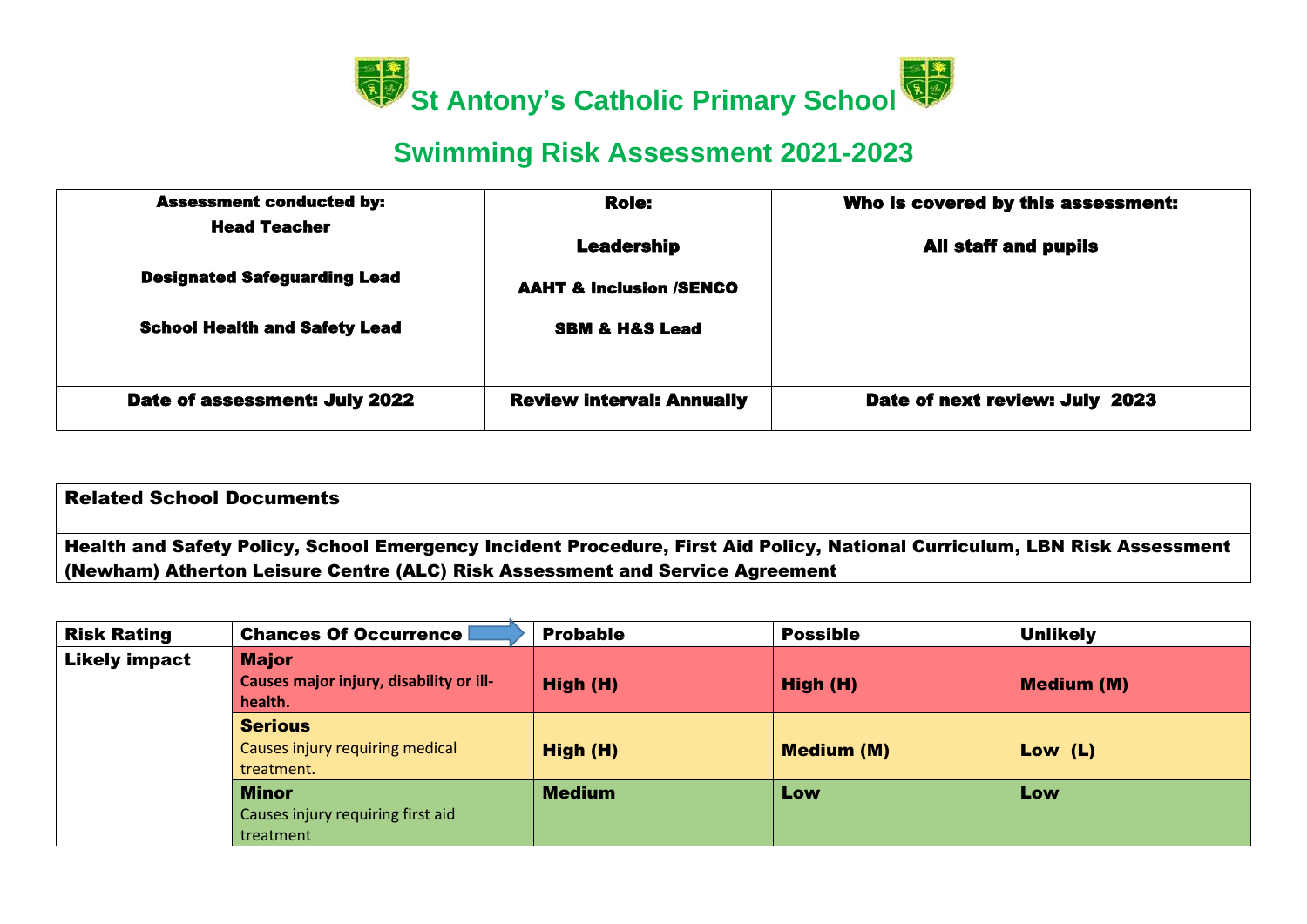| <b>Possible</b><br><b>Risk/Issue</b>                                                                                           | <b>Risk rating</b><br>prior to<br>action<br>H/M/L | <b>Recommended</b><br><b>Controls</b>                                                                                                                                                                                                                                                                                                                                                                                                                                                                                                                                                                                                                                                                                                                                                                                       | In<br>place?<br>Yes/No   | <b>Recommended</b><br>further actions to be<br>taken to reduce<br>risks                                                                                                                                                                                                                                                                                                                                                                                                                                      | <b>By whom</b>                                                        | <b>Time</b><br><b>Frame</b>               | <b>Risk rating</b><br>following<br>action H/M/L |
|--------------------------------------------------------------------------------------------------------------------------------|---------------------------------------------------|-----------------------------------------------------------------------------------------------------------------------------------------------------------------------------------------------------------------------------------------------------------------------------------------------------------------------------------------------------------------------------------------------------------------------------------------------------------------------------------------------------------------------------------------------------------------------------------------------------------------------------------------------------------------------------------------------------------------------------------------------------------------------------------------------------------------------------|--------------------------|--------------------------------------------------------------------------------------------------------------------------------------------------------------------------------------------------------------------------------------------------------------------------------------------------------------------------------------------------------------------------------------------------------------------------------------------------------------------------------------------------------------|-----------------------------------------------------------------------|-------------------------------------------|-------------------------------------------------|
| <b>Health and</b><br><b>Safety</b><br><b>Policy and</b><br>procedures<br>Not in place<br>or not being<br>correctly<br>followed | M                                                 | • Written procedures for<br>ensuring the health and safety<br>and COVID-Secure status of<br>pupils and staff members are in<br>place and agreed by the<br>Governing Body and reviewed<br>annually.<br>• Existing Risk Assessments are<br>in place based on knowledge,<br>experience and training.                                                                                                                                                                                                                                                                                                                                                                                                                                                                                                                           | <b>Yes</b><br><b>Yes</b> | • Review Health and Safety<br>Policy in light of any<br>updated HSE/MAT/LA/DFE<br>guidance, lessons learned<br>from incidences and near<br>misses.                                                                                                                                                                                                                                                                                                                                                           | <b>Phase Lead</b><br><b>PE Lead</b><br><b>SLT</b>                     | As and when<br>needed<br>/required        | Ĺ                                               |
| <b>Inadequate</b><br>or<br>Inappropriate<br><b>Group</b><br><b>Leadership</b>                                                  | M                                                 | At least one adult leader taking<br>children swimming will be an<br>employed member of the school,<br>have experience in leading visits,<br>be DBS checked and possess full<br>knowledge of the group.<br>• A sufficient number of<br>additional adult leaders and<br>supporters will accompany the<br>group based on standard<br>requirements for age group.<br>• All staff and group leaders will<br>remain present when the group is<br>under the supervision of<br>swimming instructors at the pool<br>• The supervision and instruction<br>during the lesson will be from<br><b>Qualified Swimming Instructors</b><br>employed by the Leisure Centre<br>• All adult helpers will be briefed/<br>read and understand established<br>emergency procedures.<br>• Meeting points will be agreed<br>and shared with pupils. | <b>Yes</b>               | The school will endeavour<br>to ensure that the same<br>staff members accompany<br>and lead the children<br>supported by parent<br>volunteers or students on<br>placement at the school<br>each week. Pupils will walk,<br>take public transport or a<br>coach as is relevant to the<br>venue.<br>• The Lead and School Staff<br>Members accompanying<br>the children, must know the<br>pupils in the group well and<br>be able to cater to their<br>specific needs (SEND/EAL/<br>Physical/social-emotional) | PE Coach<br>All Relevant School<br>Staff and<br>volunteers/supporters | As of Autumn<br>2021 to<br>Summer<br>2023 | L                                               |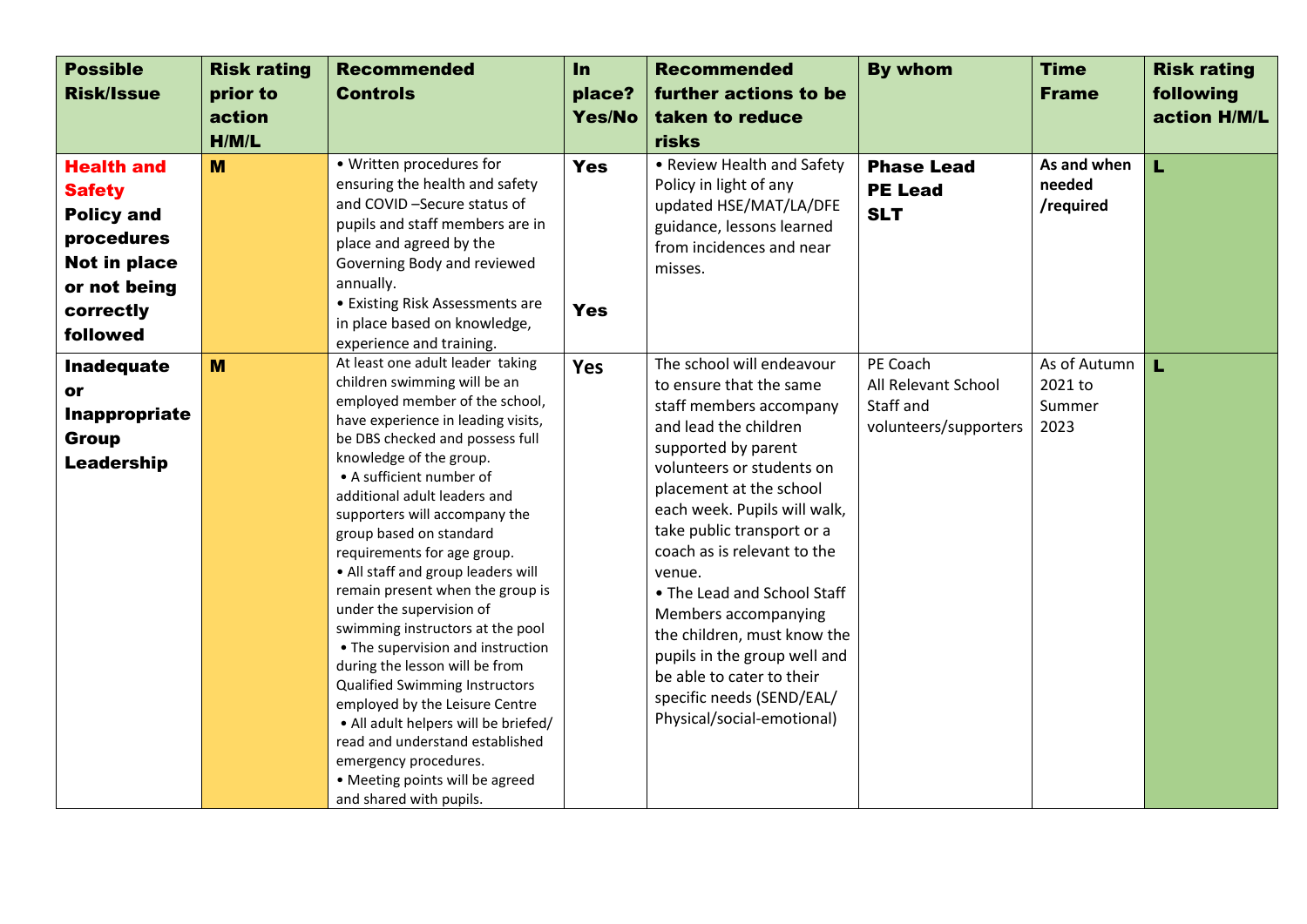| <b>Possible</b><br><b>Risk/Issue</b>                                                                                                     | <b>Risk rating</b><br>prior to<br>action<br>H/M/L | <b>Recommended</b><br><b>Controls</b>                                                                                                                                                                                                                                                                                                                                                                                                                                                                                                                                                            | In<br>place?<br>Yes/No | <b>Recommended</b><br>further actions to be<br>taken to reduce<br>risks                                                                                                                                                                                                                                                                                                                                                                                                                      | <b>By whom</b>                                                                                                                                                   | <b>Time</b><br><b>Frame</b>                                                      | <b>Risk rating</b><br>following<br>action H/M/L |
|------------------------------------------------------------------------------------------------------------------------------------------|---------------------------------------------------|--------------------------------------------------------------------------------------------------------------------------------------------------------------------------------------------------------------------------------------------------------------------------------------------------------------------------------------------------------------------------------------------------------------------------------------------------------------------------------------------------------------------------------------------------------------------------------------------------|------------------------|----------------------------------------------------------------------------------------------------------------------------------------------------------------------------------------------------------------------------------------------------------------------------------------------------------------------------------------------------------------------------------------------------------------------------------------------------------------------------------------------|------------------------------------------------------------------------------------------------------------------------------------------------------------------|----------------------------------------------------------------------------------|-------------------------------------------------|
| <b>Inadequate</b><br>safety<br>procedures &<br>provision by<br><b>School &amp;</b><br><b>Atherton</b><br><b>Leisure</b><br><b>Centre</b> | H                                                 | . Only children with parents'<br>permission are allowed to<br>swim.<br>• ALC Leaders will ensure that<br>an appropriate number of<br>lifeguards are present.<br>• ALC Lifeguards will observe<br>from outside of the water.<br>• A sufficient number of<br>trained instructors from ALC<br>will be water based.<br>• ALC will provide suitable<br>safety equipment for<br>swimmers and make this<br>accessible and ready for use.<br>• ALC Instructors will ensure<br>that the depth of the water will<br>be appropriate for the age<br>range, swimming ability and<br>experience of each group. | <b>Yes</b>             | PE Coach and school staff to<br>ensure strict oversight.<br>PE Coach and Staff Leads to<br>question pupils and ALC<br>Swimming Instructors<br>about their swimming<br>experience and gather<br>feedback with a view to<br>improve the service on<br>offer by ALC<br>• HT to : Check, Approve<br>and sign provider<br>(Atherton's), Service<br>Agreement<br>HT, School H&S Lead & and<br>team to check with PE<br>Coach weekly for feedback<br>on operations and<br>procedures being applied. | HT, DHT, Relevant<br><b>KS2 CTs</b><br><b>Director of Atherton</b><br><b>Swimming</b><br>Programme<br><b>Lifeguards</b><br><b>Swimming</b><br><b>Instructors</b> | Throughout<br>the<br>Swimming<br>Lesson<br>Contract<br>Period with<br><b>ALC</b> | M                                               |
| <b>Risk of</b><br>experiencing<br>serious<br>difficulties or<br>drowning at<br><b>lessons</b>                                            | H                                                 | ALC staff to brief and remind<br>group on all safety rules and<br>regulations at regular<br>intervals. School staff to<br>reinforce safety rules each<br>swimming day.<br>• Non- swimmers and weak<br>swimmers will be identified<br>and trained in the appropriate<br>pool/area and at the<br>appropriate depth for abilities.                                                                                                                                                                                                                                                                  | <b>Yes</b>             | • Pupils safety briefing-<br>weekly done by PE Lead<br>and Staff:<br>Before leaving<br>$\bullet$<br>school<br>On the way to ALC<br>$\bullet$<br>At ALC pool side<br>$\bullet$<br>In the changing<br>$\bullet$<br>rooms<br>On the way back to<br>$\bullet$<br>school                                                                                                                                                                                                                          | <b>ALC Lifeguards and</b><br>swimming instructors<br>PE Coach and Staff of<br>school                                                                             | Before and<br>during each<br>lesson for the<br>year                              | M                                               |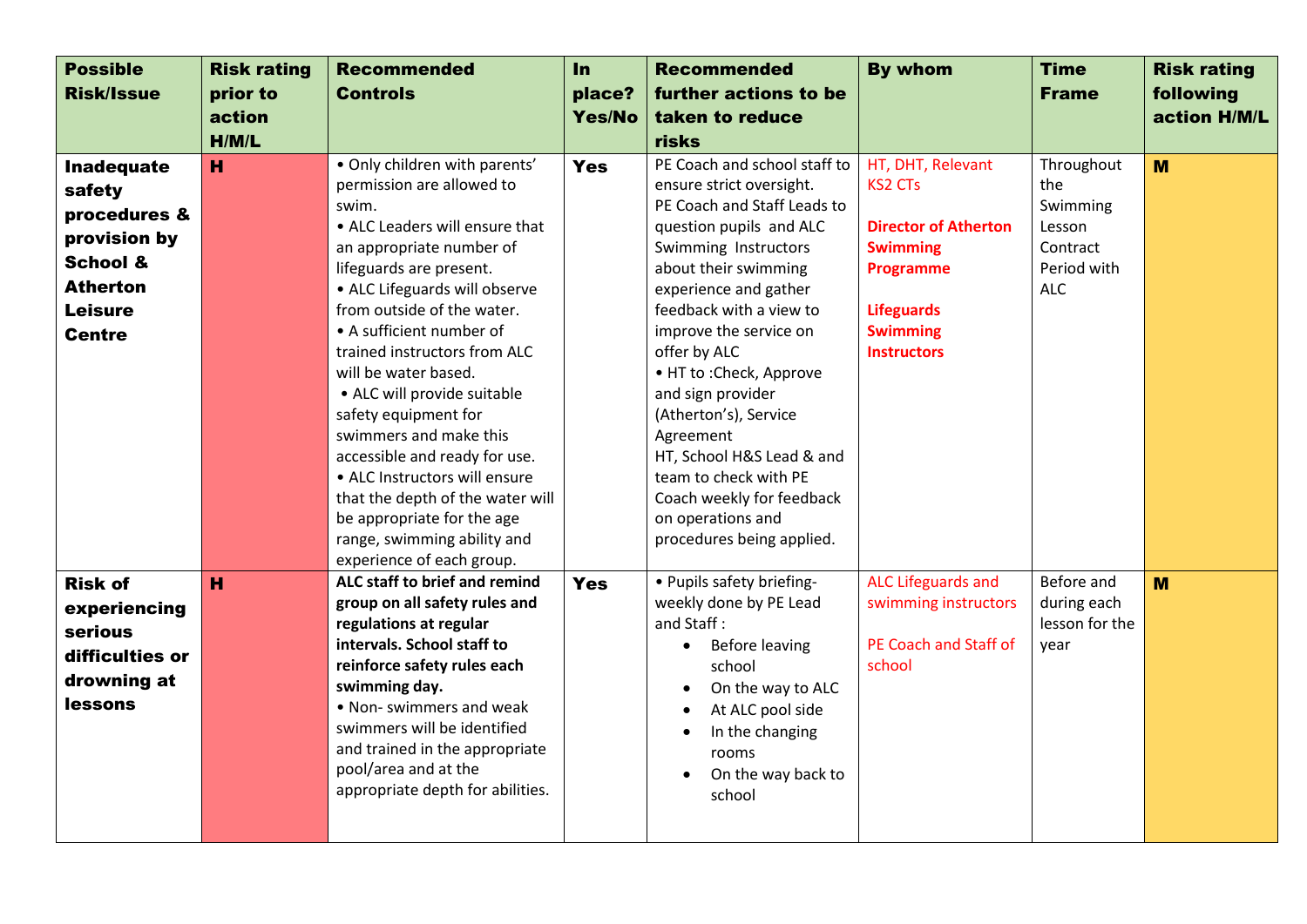| <b>Risk of</b><br>Slipping,<br>tripping and<br>falling at the<br>poolside       | M | Slip resistant surfaces will be in<br>place at ALC.<br>• The group will be briefed that<br>running is against the rules and<br>made aware of expected<br>behaviour in and out of the<br>pool                                                                                                                                                                                                                                                                                                                                                                                                                                                                                                          | <b>Yes</b> | • ALC Staff Weekly Briefing<br>before children get into the<br>pool<br><b>School Staff Pupils</b><br>$\bullet$<br>safety briefing<br>weekly                                                                                                                                                                                                          | School staff &<br><b>ALC Lifeguards and</b><br>swimming instructors | Before and<br>during each<br>lesson             | L. |
|---------------------------------------------------------------------------------|---|-------------------------------------------------------------------------------------------------------------------------------------------------------------------------------------------------------------------------------------------------------------------------------------------------------------------------------------------------------------------------------------------------------------------------------------------------------------------------------------------------------------------------------------------------------------------------------------------------------------------------------------------------------------------------------------------------------|------------|------------------------------------------------------------------------------------------------------------------------------------------------------------------------------------------------------------------------------------------------------------------------------------------------------------------------------------------------------|---------------------------------------------------------------------|-------------------------------------------------|----|
| Inappropriate<br>Use of<br>equipment                                            | M | Pupils and staff will use only<br>equipment permitted by the<br>ALC pool management team as<br>instructed.<br>• All pool equipment (floating<br>devices) will be used in<br>accordance with pool rules.                                                                                                                                                                                                                                                                                                                                                                                                                                                                                               | <b>Yes</b> | • ALC Staff Weekly Briefing<br>before children get into the<br>pool.<br>School Staff Pupils safety<br>briefing weekly                                                                                                                                                                                                                                | School staff &<br><b>ALC Lifeguards and</b><br>swimming instructors | Before and<br>during each<br>lesson-<br>ongoing | Ĺ  |
| <b>Insufficient</b><br><b>Hygiene</b><br>practice and<br>procedures in<br>place | M | Children will use appropriate<br>and clean swimwear.<br>• Pupils with serious<br>contagious infectious (Flu,<br>Covid-19, open wounds) or<br>serious medical conditions will<br>not be allowed to attend<br>school or swimming lessons &<br>participate in lessons.<br>In cases where mitigations can<br>be used pupils will have<br>sufficient protection in place to<br>protect others eg. Small cuts<br>and abrasions will be covered<br>with waterproof plasters.<br>• Changing and showering<br>facilities will be cleaned<br>regularly by ALC.<br>• The pool water will be tested<br>by the ALC pool management<br>to ensure cleanliness & correct<br>microbe and temperature<br>safety levels. | <b>Yes</b> | Checklist of actions and<br>procedures to ensure good<br>hygiene practice inclusive<br>of:<br>School kit checks<br>School sickness<br>H&S procedures<br>ALC cleaning<br>procedures<br><b>ALC Covid-Secure</b><br>Systems<br>ALC facility and<br>pool maintenance<br>procedures<br>School and ALC<br>Covid-Secure<br>Procedures Rigorously<br>applied | School staff &<br><b>ALC Lifeguards and</b><br>swimming instructors | Weekly                                          | L  |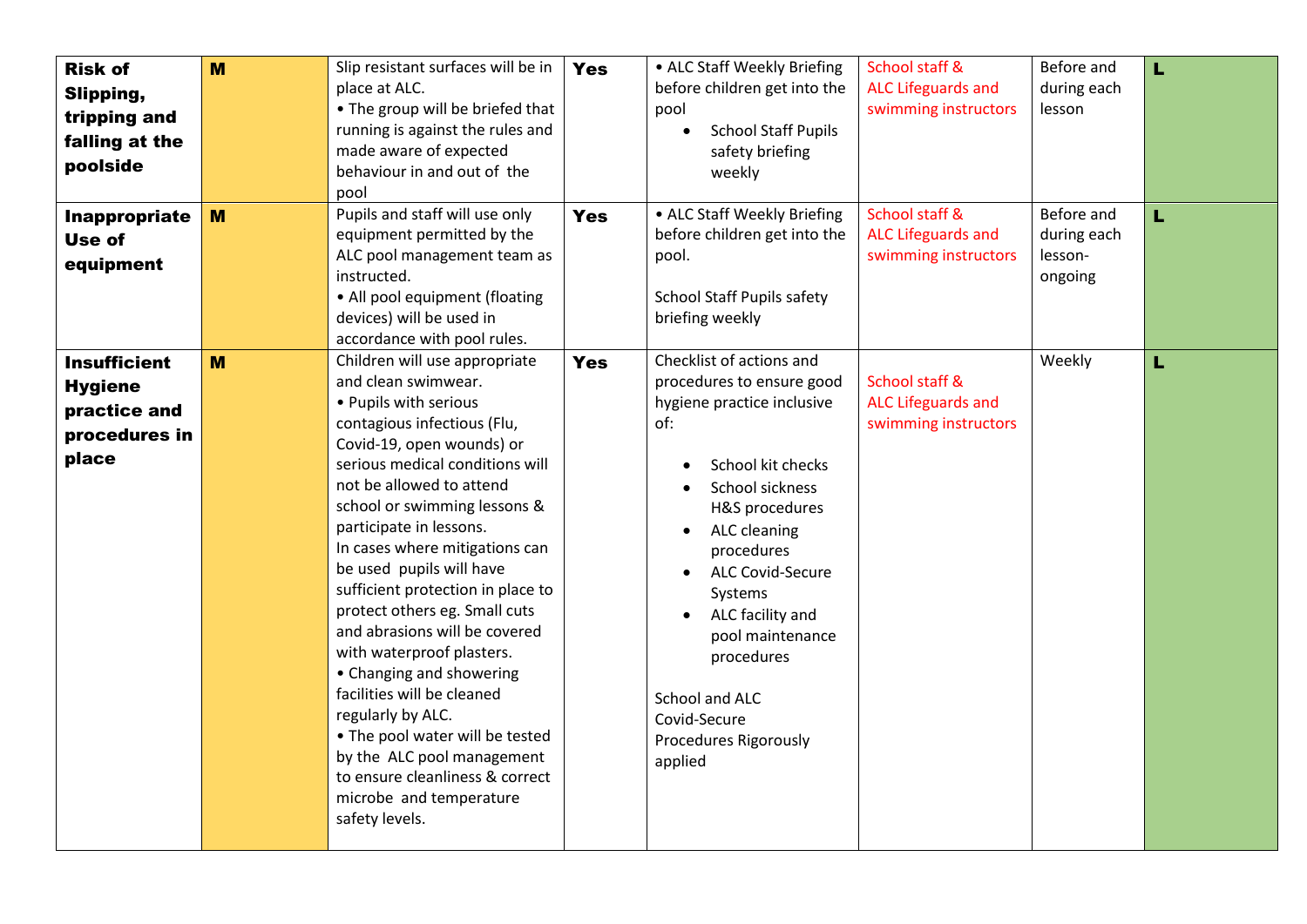| <b>Possible</b><br><b>Risk/Issue</b>                                                                                        | <b>Risk rating</b><br>prior to<br>action<br>H/M/L | <b>Recommended</b><br><b>Controls by school and</b><br><b>Leisure Centre</b>                                                                                                                                                                                                                                                                                                                                                                                                                                                                                    | In<br>place?<br>Yes/No | <b>Recommended</b><br>further actions to be<br>taken to reduce<br>risks                                                                                                                                                                  | <b>By whom</b>                                                                                                                    | <b>Time</b><br><b>Frame</b>                                                      | <b>Risk rating</b><br>following<br>action H/M/L |
|-----------------------------------------------------------------------------------------------------------------------------|---------------------------------------------------|-----------------------------------------------------------------------------------------------------------------------------------------------------------------------------------------------------------------------------------------------------------------------------------------------------------------------------------------------------------------------------------------------------------------------------------------------------------------------------------------------------------------------------------------------------------------|------------------------|------------------------------------------------------------------------------------------------------------------------------------------------------------------------------------------------------------------------------------------|-----------------------------------------------------------------------------------------------------------------------------------|----------------------------------------------------------------------------------|-------------------------------------------------|
| <b>Ineffective</b><br><b>Safeguarding</b><br>and child<br>protection<br>procedures in<br>place                              | M                                                 | ALC Management to provide<br>sufficient supervision of<br>instructors and those assisting<br>in the pool to protect the<br>children and adults preventing<br>potential allegations against<br>instructors, staff and<br>assistants.<br>The children will work within a<br>clearly defined area of the pool<br>as instructed by ALC.<br>• Sensible safety precautions<br>taken regarding supervision<br>within the changing facilities :<br>School staff to supervise boys<br>and girls to strictly monitor<br>ensuring good behaviour and<br>actions by pupils. | <b>Yes</b>             | PE Coach to operate using a<br>checklist of actions and<br>procedures (verbal and<br>written) to ensure effective<br>safeguarding                                                                                                        | Procedures<br><b>Rigorously applied by</b><br>ALC Management<br>and Staff<br>Monitoring of pupils<br>conducted by school<br>staff | Throughout<br>the<br>Swimming<br>Lesson<br>Contract<br>Period with<br><b>ALC</b> | M to L                                          |
| <b>Insufficient</b><br><b>Protection</b><br>against<br>safety<br>challenges<br>arising from<br><b>Public</b><br>interaction | H                                                 | All pupils briefed on expected<br>code of conduct.<br>• Buddy system used to ensure<br>pupils are responsible for each<br>other and that pupils are never<br>alone (walk in pairs, taken to<br>toilet and changing rooms by<br>staff)<br>• Pupils told what to do if<br>approached inappropriately by<br>a stranger                                                                                                                                                                                                                                             | <b>Yes</b>             | Checklist of actions and<br>procedures to ensure<br>effective safeguarding<br>School Staff exercising<br>great vigilance with<br>supervision of pupils while<br>at the ALC and around<br>other school children and<br>the general public | <b>Procedures</b><br><b>Rigorously applied by</b><br><b>School and ALC Staff-</b><br>Vigilance required                           | Throughout<br>the<br>Swimming<br>Lesson<br>Contract<br>Period with<br><b>ALC</b> | M to L                                          |